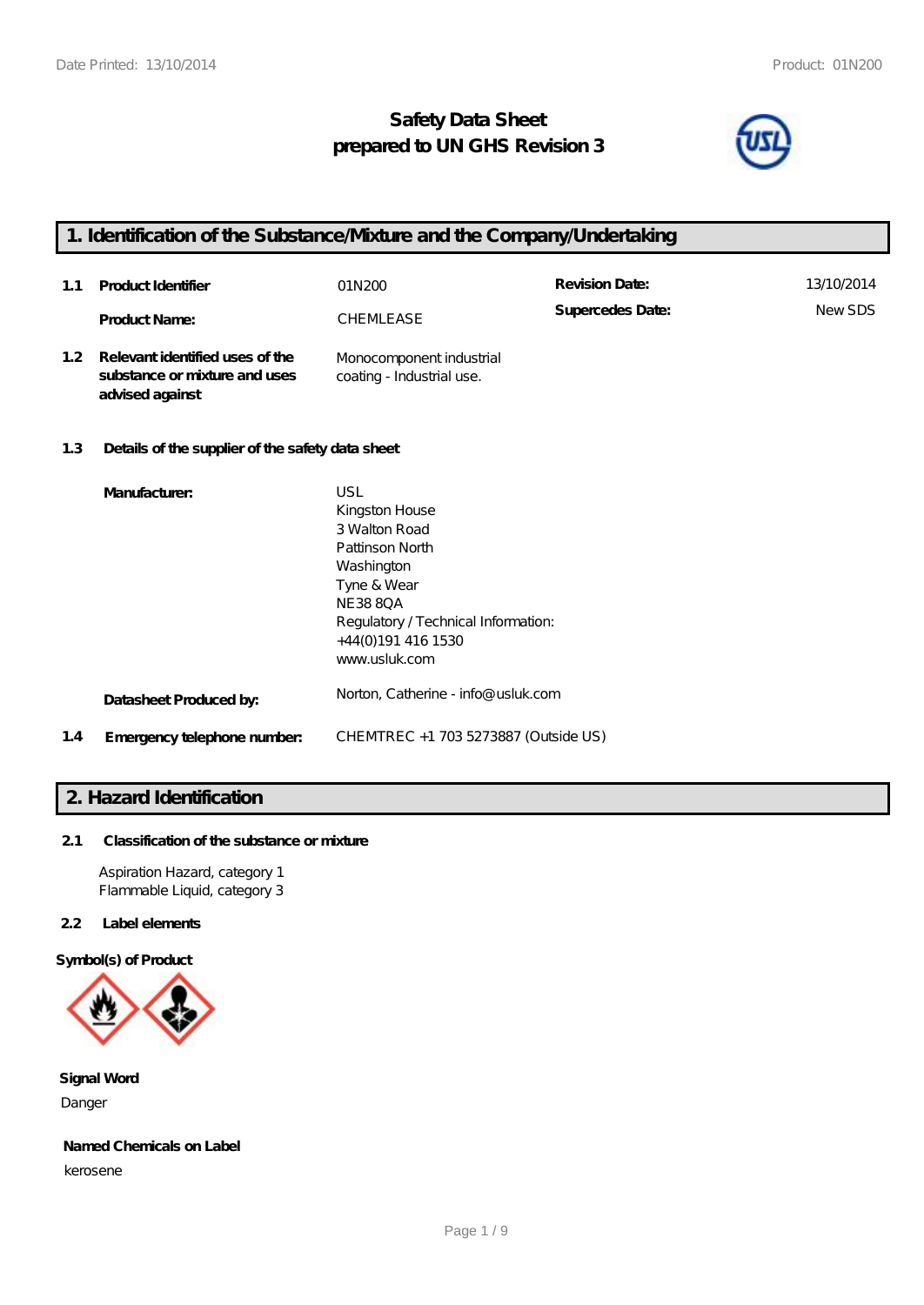## **HAZARD STATEMENTS**

| Aspiration Hazard, category 1 | H304             | May be fatal if swallowed and enters airways.                          |
|-------------------------------|------------------|------------------------------------------------------------------------|
| Flammable Liquid, category 3  | H <sub>226</sub> | Flammable liquid and vapour.                                           |
| <b>PRECAUTION PHRASES</b>     |                  |                                                                        |
|                               | P <sub>210</sub> | Keep away from heat/sparks/open flames/hot surfaces. - No<br>smoking.  |
|                               | $P301+310$       | IF SWALLOWED: Immediately call a POISON CENTER or<br>doctor/physician. |
|                               | P331             | Do NOT induce vomiting.                                                |
|                               | P403+233         | Store in a well-ventilated place. Keep container tightly<br>closed.    |

### **2.3 Other hazards**

Not applicable

## **Results of PBT and vPvB assessment:**

The product does not meet the criteria for PBT/VPvB in accordance with Annex XIII.

|           | 3. Composition/Information On Ingredients |                              |               |  |  |
|-----------|-------------------------------------------|------------------------------|---------------|--|--|
| 3.1       | <b>Substances</b>                         |                              |               |  |  |
|           | <b>Hazardous Ingredients</b>              |                              |               |  |  |
| CAS-No.   | <b>Chemical Name</b>                      |                              | $\frac{9}{6}$ |  |  |
| 8008-20-6 | kerosene                                  |                              | 50-75         |  |  |
| CAS-No.   | GHS Symbols                               | <b>GHS Hazard Statements</b> | M-Factors     |  |  |
| 8008-20-6 | GHS08                                     | H304                         | 0             |  |  |

Additional Information: The text for GHS Hazard Statements shown above (if any) is given in Section 16.

# **4. First-aid Measures**

# **4.1 Description of First Aid Measures**

**AFTER INHALATION:** Move to fresh air. Give oxygen or artificial respiration if needed. Consult a physician after significant exposure. Remove person to fresh air. If signs/symptoms continue, get medical attention.

**AFTER SKIN CONTACT:** Use a mild soap if available. Wash off immediately with soap and plenty of water while removing all contaminated clothes and shoes. If skin irritation persists, call a physician. In case of contact, immediately flush skin with plenty of water for at least 15 minutes while removing contaminated clothing and shoes.

**AFTER EYE CONTACT:** Rinse thoroughly with plenty of water for at least 15 minutes and consult a physician. Rinse immediately with plenty of water, also under the eyelids, for at least 15 minutes. Remove contact lenses.

**AFTER INGESTION:** Gently wipe or rinse the inside of the mouth with water. Give small amounts of water to drink. Do NOT induce vomiting. Never give anything by mouth to an unconscious person. If swallowed, call a poison control centre or doctor immediately.

### **4.2 Most important symptoms and effects, both acute and delayed**

Flammable. Harmful by inhalation. Do not ingest. Irritating to eyes and skin. May be harmful if swallowed. Risk of serious damage to the lungs (by aspiration). Vapours may cause drowsiness and dizziness.

# **4.3 Indication of any immediate medical attention and special treatment needed**

No information available on clinical testing and medical monitoring. Specific toxicological information on substances, if available, can be found in section 11.

# **5. Fire-fighting Measures**

# **5.1 Extinguishing Media:**

Alcohol Foam, Carbon Dioxide, Dry Chemical, Water Fog

**FOR SAFETY REASONS NOT TO BE USED:** Alcohol, Alcohol based solutions, any other media not listed above.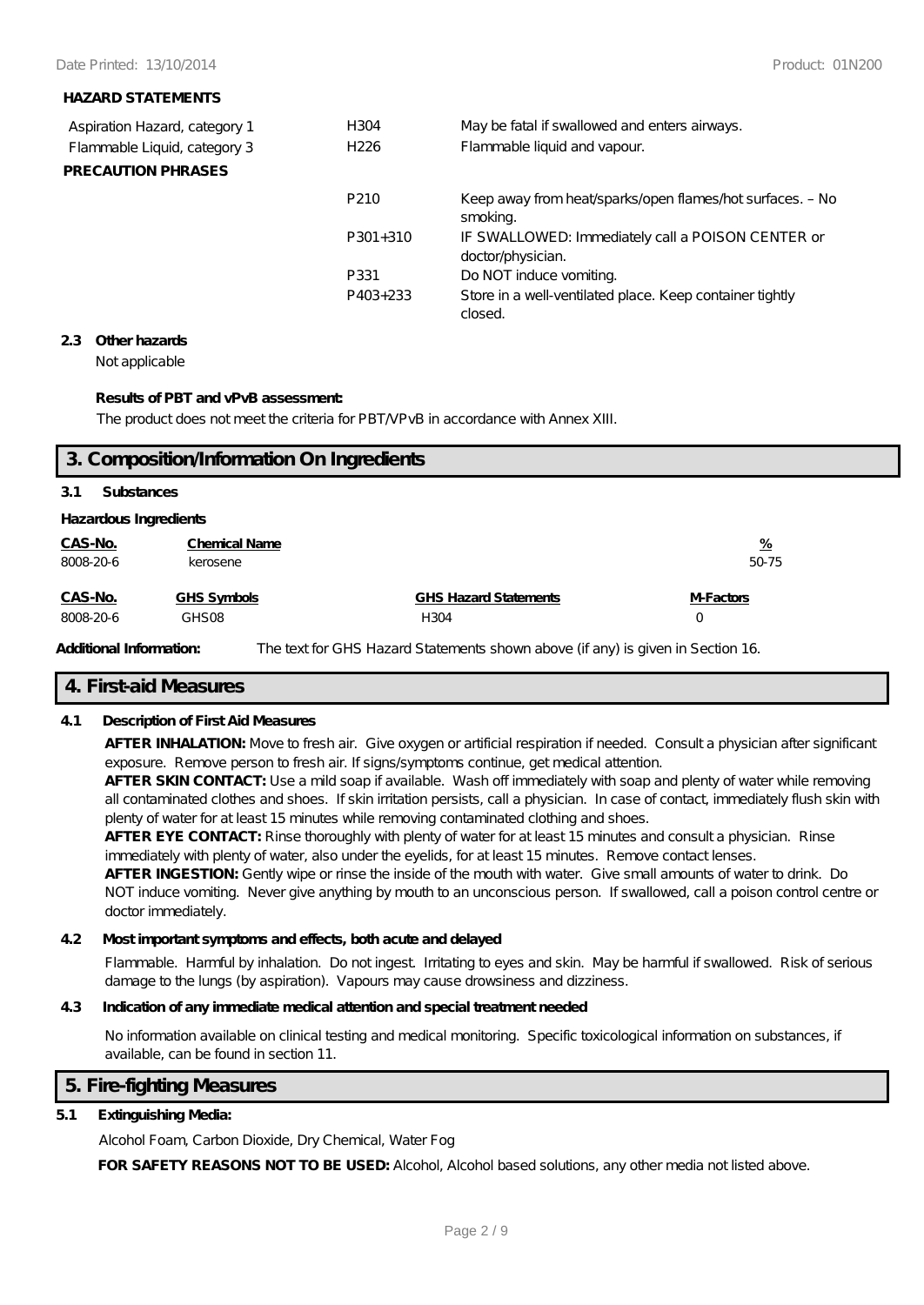#### **5.2 Special hazards arising from the substance or mixture** No Information

### **5.3 Advice for firefighters**

Flash back possible over considerable distance. In the event of fire, wear self-contained breathing apparatus. Water sprayDry powderAlcohol-resistant foamCarbon dioxide (CO2)High volume water jet. Use water spray, alcohol-resistant foam, dry chemical or carbon dioxide.

# **6. Accidental Release Measures**

## **6.1 Personal precautions, protective equipment and emergency procedures**

Ensure adequate ventilation. Use personal protective equipment. Remove all sources of ignition.

### **6.2 Environmental precautions**

Do not allow material to contaminate ground water system. Prevent product from entering drains.

### **6.3 Methods and material for containment and cleaning up**

Prevent further leakage or spillage if safe to do so. Contain spillage, soak up with non-combustible absorbent material, (e.g. sand, earth, diatomaceous earth, vermiculite) and transfer to a container for disposal according to local / national regulations (see section 13).

#### **6.4 Reference to other sections**

Please refer to disposal requirements or country specific disposal requirements for this material. See Section 13 for further information.

# **7. Handling and Storage**

### **7.1 Precautions for safe handling**

**INSTRUCTIONS FOR SAFE HANDLING:** Keep containers dry and tightly closed to avoid moisture absorption and contamination. Take necessary action to avoid static electricity discharge (which might cause ignition of organic vapours). Vapours may form explosive mixtures with air. Prevent the creation of flammable or explosive concentrations of vapour in air and avoid vapour concentration higher than the occupational exposure limits. Electrical equipment should be protected to the appropriate standard. Preparation may charge electrostatically: always use earthing leads when transferring from one container to another. Use only in area provided with appropriate exhaust ventilation. To avoid ignition of vapours by static electricity discharge, all metal parts of the equipment must be grounded. Wear personal protective equipment. Do not breathe vapours or spray mist. Use only explosion-proof equipment. Keep away from sources of ignition - No smoking. Wash thoroughly after handling. Do not get in eyes, on skin, or on clothing. Use only with adequate ventilation/personal protection.

**PROTECTION AND HYGIENE MEASURES:** Wash hands before breaks and at the end of workday. When using, do not eat, drink or smoke.

#### **7.2 Conditions for safe storage, including any incompatibilities**

#### **CONDITIONS TO AVOID:** Direct sources of heat.

**STORAGE CONDITIONS:** Store in original container. Keep containers tightly closed in a cool, well-ventilated place. Keep locked up or in an area accessible only to qualified or authorised persons. Store in a dry, well ventilated place away from sources of heat, ignition and direct sunlight.

#### **7.3 Specific end use(s)**

No specific advice for end use available.

# **8. Exposure Controls/Personal Protection**

### **8.1 Control parameters**

# **Ingredients with Occupational Exposure Limits (UK WELS)**

| <b>Name</b> |       |  | LTEL ppm STEL ppm STEL mg/m3 LTEL mg/m3 OEL Note |  |
|-------------|-------|--|--------------------------------------------------|--|
| kerosene    | 50-75 |  |                                                  |  |

**FURTHER INFORMATION:** Refer to the regulatory exposure limits for the workforce enforced in each country.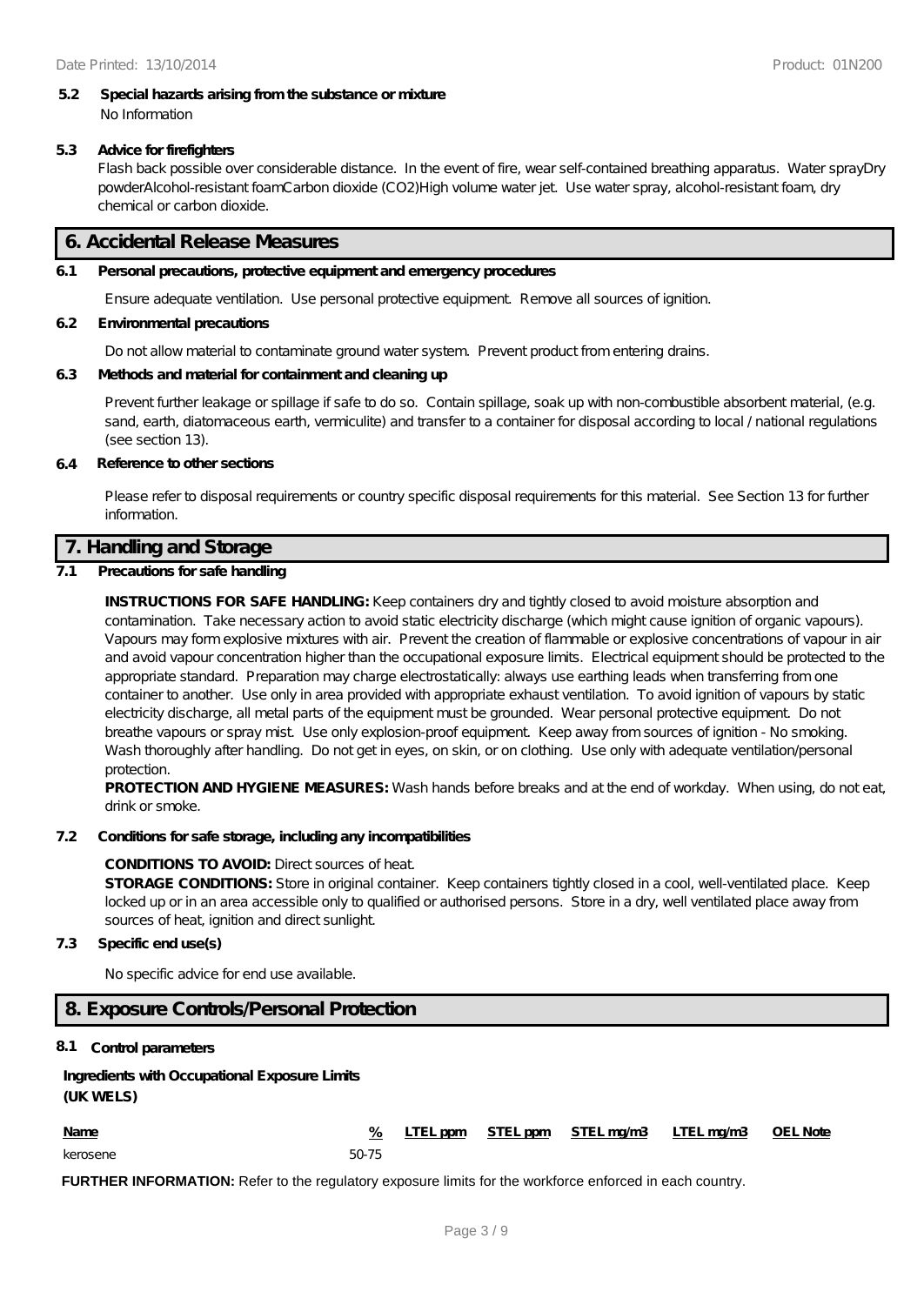### **8.2 Exposure controls**

### **Personal Protection**

**RESPIRATORY PROTECTION:** In order to avoid inhalation of spray-mist and sanding dust, all spraying and sanding must be done wearing adequate respirator. Use only with ventilation to keep levels below exposure guidelines reported in this document. User should test and monitor exposure levels to ensure all personnel are below guidelines. If not sure, or not able to monitor, use State or federally approved supplied air respirator. For silica containing coatings in a liquid state, and/or if no exposure limits are established above, air-supplied respirators are generally not required.

EYE PROTECTION: Tightly fitting safety goggles. Safety glasses with side-shields

**HAND PROTECTION:** Gloves should be discarded and replaced if there is any indication of degradation or chemical breakthrough. Impervious glovesTake note of the information given by the producer concerning permeability and break through times, and of special workplace conditions (mechanical strain, duration of contact). Long sleeved clothing. Remove and wash contaminated clothing before re-use. Rubber or plastic apron.

**OTHER PROTECTIVE EQUIPMENT:** No Information

|     | 9. Physical and Chemical Properties                   |                            |  |  |
|-----|-------------------------------------------------------|----------------------------|--|--|
| 9.1 | Information on basic physical and chemical properties |                            |  |  |
|     | Appearance:                                           | Pale Straw Coloured Liquid |  |  |
|     | <b>Physical State</b>                                 | Liquid                     |  |  |
|     | Odor                                                  | Slightly Aromatic          |  |  |
|     | Odor threshold                                        | Not determined             |  |  |
|     | pH                                                    | Not determined             |  |  |
|     | Melting point / freezing point (°C)                   | Not determined             |  |  |
|     | Boiling point/range (°C)                              | 150 - 270                  |  |  |
|     | Flash Point, (°C)                                     | 46                         |  |  |
|     | Evaporation rate                                      | Not determined             |  |  |
|     | Flammability (solid, gas)                             | Not determined             |  |  |
|     | Upper/lower flammability or explosive<br>limits       | $1.7 - 6$                  |  |  |
|     | Vapour Pressure, mmHg                                 | Approx 200 pascals         |  |  |
|     | Vapour density                                        | Not determined             |  |  |
|     | Relative density                                      | Not determined             |  |  |
|     | Solubility in / Miscibility with water                | Immiscible In Water        |  |  |
|     | Partition coefficient n-octanol/water                 | Not determined             |  |  |
|     | Auto-ignition temperature (°C)                        | 225                        |  |  |
|     | Decomposition temperature (°C)                        | Not determined             |  |  |
|     | Viscosity                                             | Not determined             |  |  |
|     | Explosive properties                                  | Not determined             |  |  |
|     | <b>Oxidising properties</b>                           | Not determined             |  |  |
| 9.2 | Other information                                     |                            |  |  |
|     | VOC Content g/:                                       | $\overline{O}$             |  |  |
|     | Specific Gravity (g/cm3)                              | 0.840                      |  |  |

# **10. Stability and Reactivity**

#### **10.1 Reactivity**

No reactivity hazards known under normal storage and use conditions.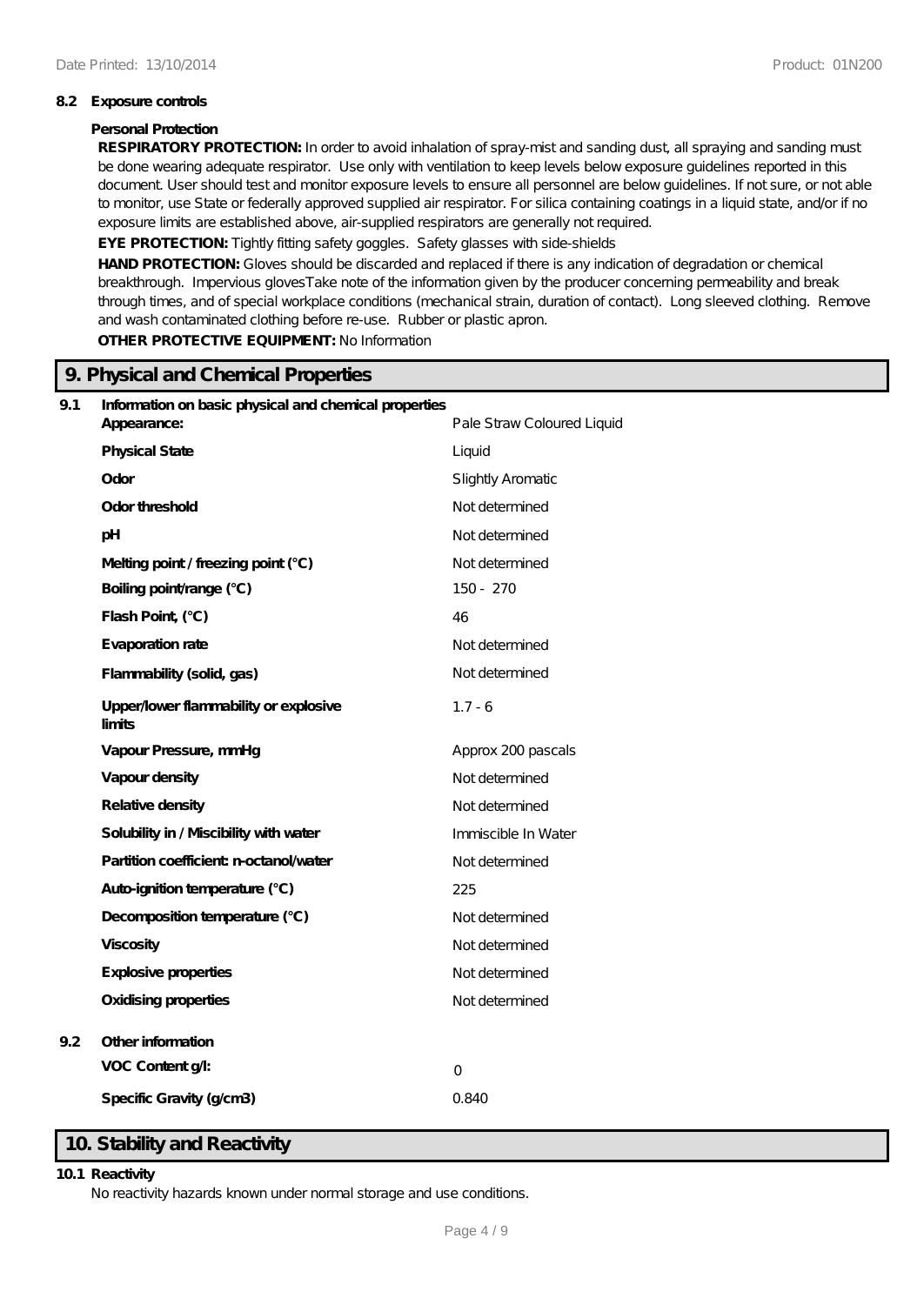#### **10.2 Chemical stability**

Stable under recommended storage conditions. Risk of ignition. Stable under normal conditions.

#### **10.3 Possibility of hazardous reactions**

Hazardous polymerisation does not occur. Hazardous polymerisation may occur.

#### **10.4 Conditions to avoid**

Direct sources of heat.

### **10.5 Incompatible materials**

Strong oxidizing agents.

### **10.6 Hazardous decomposition products**

Carbon dioxide (CO2), carbon monoxide (CO), oxides of nitrogen (NOx), dense black smoke.

# **11. Toxicological Information**

### **11.1 Information on toxicological effects**

**Acute Toxicity:**

**Oral LD50:**

**Inhalation LC50:**

| Imitation:                 | No information available. |
|----------------------------|---------------------------|
| Corrosivity:               | No information available. |
| Sensitization:             | No information available. |
| Repeated dose toxicity:    | No information available. |
| Carcinogenicity:           | No information available. |
| Mutagenicity:              | No information available. |
| Toxicity for reproduction: | No information available. |

**If no information is available above under Acute Toxicity then the acute effects of this product have not been tested. Data on individual components are tabulated below:**

| CAS-No. | Chemical Name                                 | Oral LD50 | Dermal LD50 | Vapor LC50 |
|---------|-----------------------------------------------|-----------|-------------|------------|
|         | Data at the substance level is not available. |           |             |            |

#### **Additional Information:**

No Information

| 12 Ecological Information           |                |  |  |  |
|-------------------------------------|----------------|--|--|--|
| Toxicity:<br>121                    |                |  |  |  |
| EC5048hr (Daphnia):                 | No information |  |  |  |
| IC5072hr (Algae):                   | No information |  |  |  |
| LC50 96hr (fish):                   | No information |  |  |  |
| 12.2 Persistence and degradability: | No information |  |  |  |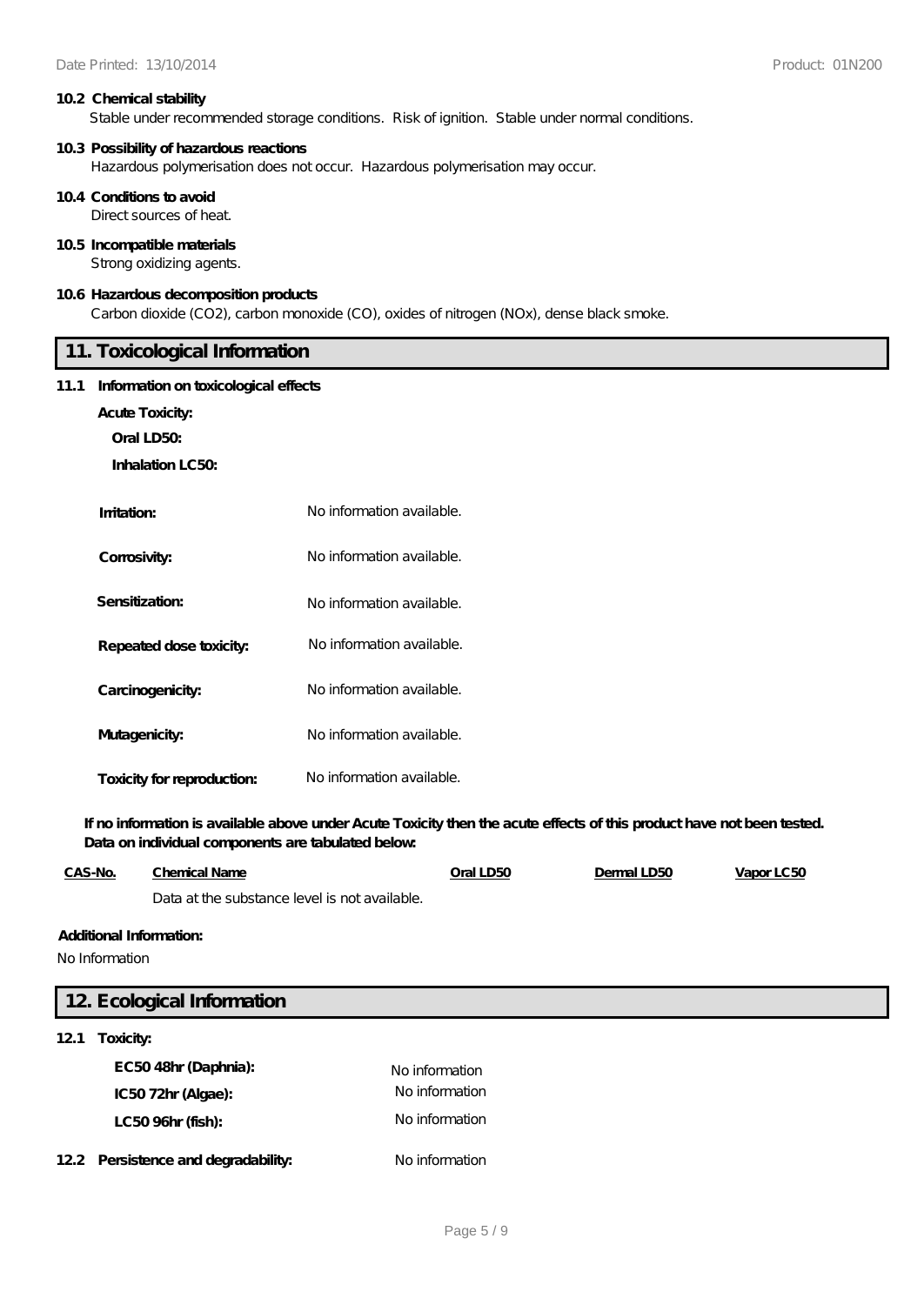|                                           | 12.3 Bioaccumulative potential: | No information                                                                     |                |                |  |
|-------------------------------------------|---------------------------------|------------------------------------------------------------------------------------|----------------|----------------|--|
|                                           | 124 Mobility in soil:           | No information                                                                     |                |                |  |
| 125 Results of PBT and vPvB<br>assessment |                                 | The product does not meet the criteria for PBT/VPvB in accordance with Annex XIII. |                |                |  |
|                                           | 12.6 Other adverse effects:     | No information                                                                     |                |                |  |
| CAS-No.                                   | <b>Chemical Name</b>            | EC5048hr                                                                           | IC5072hr       | LC50 96hr      |  |
| 8008-20-6                                 | kerosene                        | No information                                                                     | No information | No information |  |
|                                           | 10 Diamond Compieters to no     |                                                                                    |                |                |  |

# **13. Disposal Considerations**

**13.1 WASTE TREATMENT METHODS:** Do not burn, or use a cutting torch on, the empty drum. If recycling is not practicable, dispose of in compliance with local regulations. Dispose of in accordance with local regulations. Empty containers should be taken to an approved waste handling site for recycling or disposal.

|      | 14. Transport Information                                                   |                                                    |
|------|-----------------------------------------------------------------------------|----------------------------------------------------|
| 14.1 | UN number                                                                   | 1268                                               |
|      | 14.2 UN proper shipping name                                                | Petroleum Distillates, N.O.S. (contains Kerosene). |
|      | Technical name                                                              |                                                    |
|      | 14.3 Transport hazard class(es)                                             | 3                                                  |
|      | Subsidiary shipping hazard                                                  |                                                    |
|      | 14.4 Packing group                                                          | $\mathbf{III}$                                     |
| 14.5 | Environmental hazards                                                       |                                                    |
|      | 14.6 Special precautions for user                                           | Not applicable                                     |
|      | $EmS-No.$                                                                   | $F-E$ , S-E                                        |
| 14.7 | Transport in bulk according to Annex II<br>of MARPOL 73/78 and the IBC code | Not applicable                                     |

# **15. Regulatory Information**

**15.1 Safety, health and environmental regulations/legislation for the substance or mixture:**

**National Regulations:**

**Denmark Product Registration Number:**

**Danish MAL Code:**

**Sweden Product Registration Number:**

**Norway Product Registration Number:**

**WGK Class:**

# **15.2 Chemical Safety Assessment:**

No Chemical Safety Assessment has been carried out for this substance/mixture by the supplier.

# **16. Other Information**

## **Text for GHS Hazard Statements shown in Section 3 describing each ingredient:**

H304 May be fatal if swallowed and enters airways.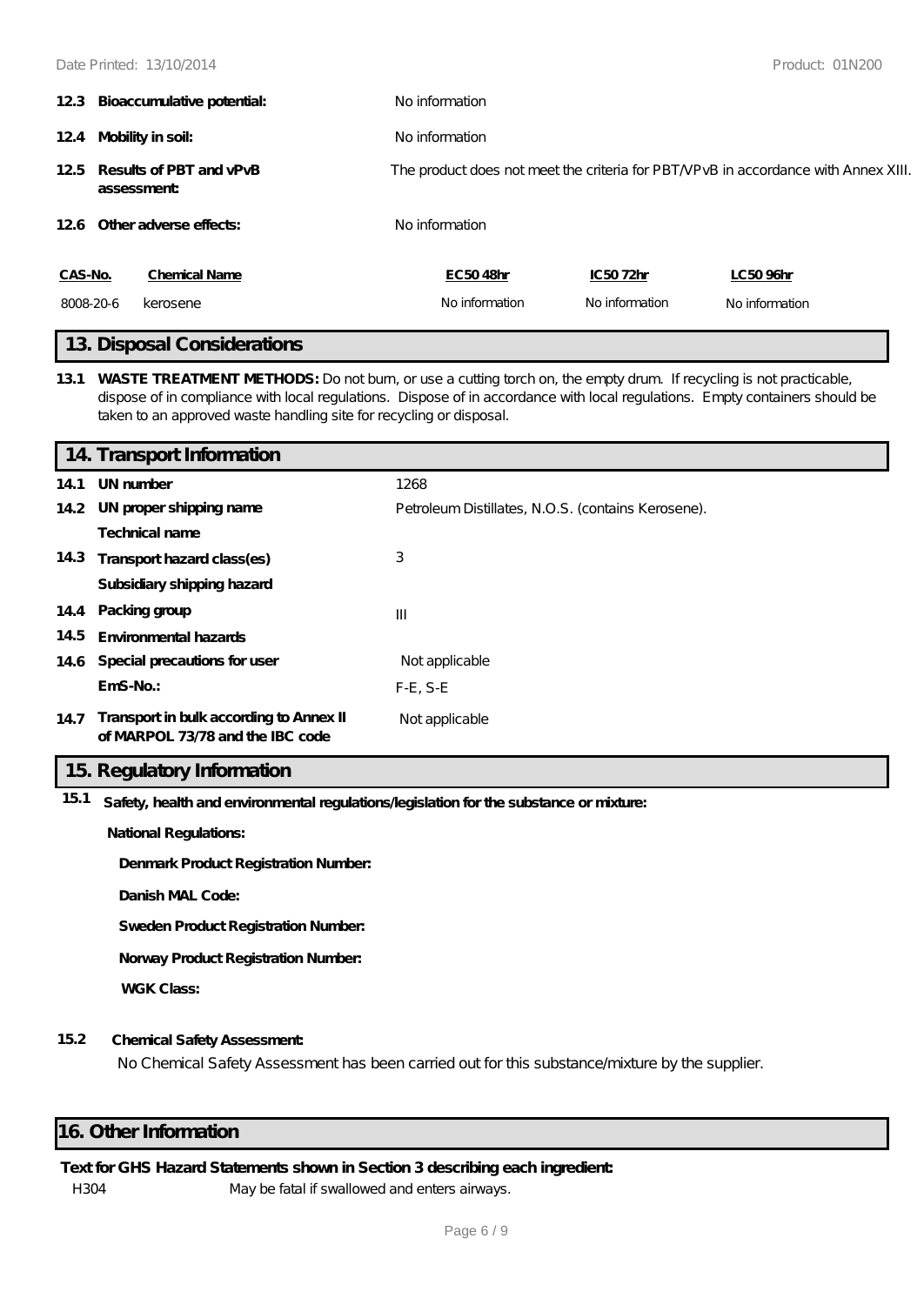#### **Reasons for revision**

This is a new Safety Data Sheet (SDS).

List of References:

This Safety Data Sheet was compiled with data and information from the following sources:

The Ariel Regulatory Database provided by the 3E Corporation in Copenhagen, Denmark ESIS (The European Chemical Substances Information System), provided by the European Commission Joint Research Centre in Ispra, Italy Annex VI of the EU Council Directive 67/548/EEC Council Directive 67/548/EEC - Annex I or EU Council Directive 1999/45/EC European Union (EC) Regulation No. 1272/2008 on the classification, labelling and packaging of substances and mixtures (CLP Regulation) EU Council Decision 2000/532/EC and its Annex entitled "List of Wastes"

Acronym & Abbreviation Key:

| <b>CLP</b>    | Classification, Labeling & Packaging Regulation                              |
|---------------|------------------------------------------------------------------------------|
| EC            | European Commission                                                          |
| EU            | European Union                                                               |
| US            | United States                                                                |
| CAS           | Chemical Abstract Service                                                    |
| <b>EINECS</b> | European Inventory of Existing Chemical Substances                           |
| <b>REACH</b>  | Registration, Evaluation, Authorization of Chemicals Regulation              |
| <b>GHS</b>    | Globally Harmonized System of Classification and Labeling of Chemicals       |
| LTEL          | Long term exposure limit                                                     |
| <b>STEL</b>   | Short term exposure limit                                                    |
| OEL           | Occupational exposure limit                                                  |
| ppm           | Parts per million                                                            |
| mg/m3         | Milligrams per cubic meter                                                   |
| <b>TLV</b>    | Threshold Limit Value                                                        |
| ACGIH         | American Conference of Governmental Industrial Hygienists                    |
| OSHA          | Occupational Safety & Health Administration                                  |
| PEL           | Permissible Exposure Limits                                                  |
| <b>VOC</b>    | Volatile organic compounds                                                   |
| q/1           | Grams per liter                                                              |
| mq/kg         | Milligrams per kilogram                                                      |
| N/A           | Not applicable                                                               |
| LD50          | Lethal dose at 50%                                                           |
| LC50          | Lethal concentration at 50%                                                  |
| EC50          | Half maximal effective concentration                                         |
| IC50          | Half maximal inhibitory concentration                                        |
| PBT           | Persistent bioaccumulative toxic chemical                                    |
| vPvB          | Very persistent and very bioaccumulative                                     |
| <b>EEC</b>    | European Economic Community                                                  |
| ADR           | International Transport of Dangerous Goods by Road                           |
| <b>RID</b>    | International Transport of Dangerous Goods by Rail                           |
| UN            | United Nations                                                               |
| IMDG          | International Maritime Dangerous Goods Code                                  |
| IATA          | International Air Transport Association                                      |
| MARPOL        | International Convention for the Prevention of Pollution From Ships, 1973 as |
|               | modified by the Protocol of 1978                                             |
| <b>IBC</b>    | International Bulk Container                                                 |

For further information, please contact: Technical Services Department

The information on this sheet corresponds to our present knowledge. It is not a specification and it does not guarantee specific properties. The information is intended to provide general guidance as to health and safety based upon our knowledge of the handling, storage, and use of the product. It is not applicable to unusual or non-standard uses of the product or where instructions and recommendations are not followed.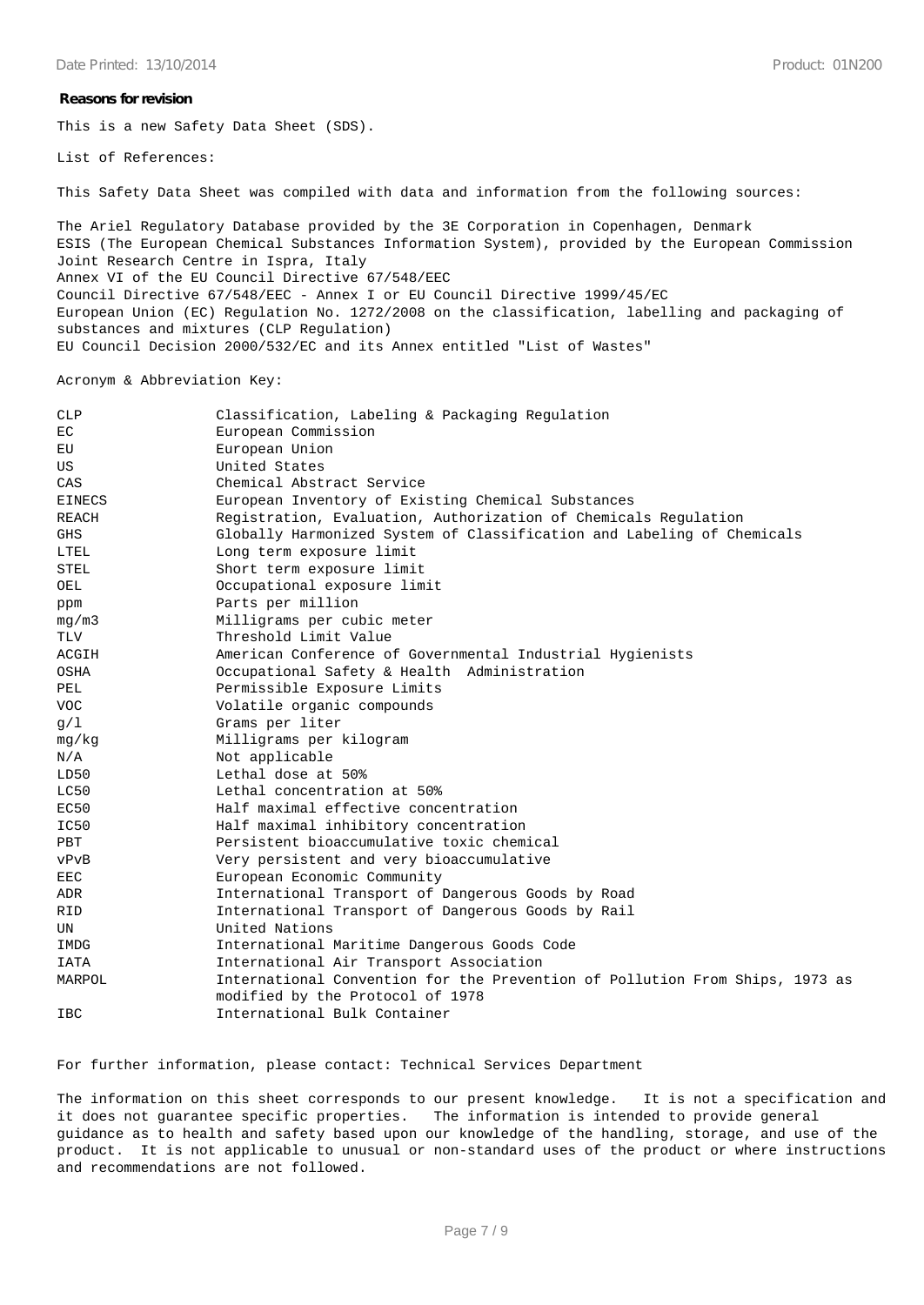# No Information